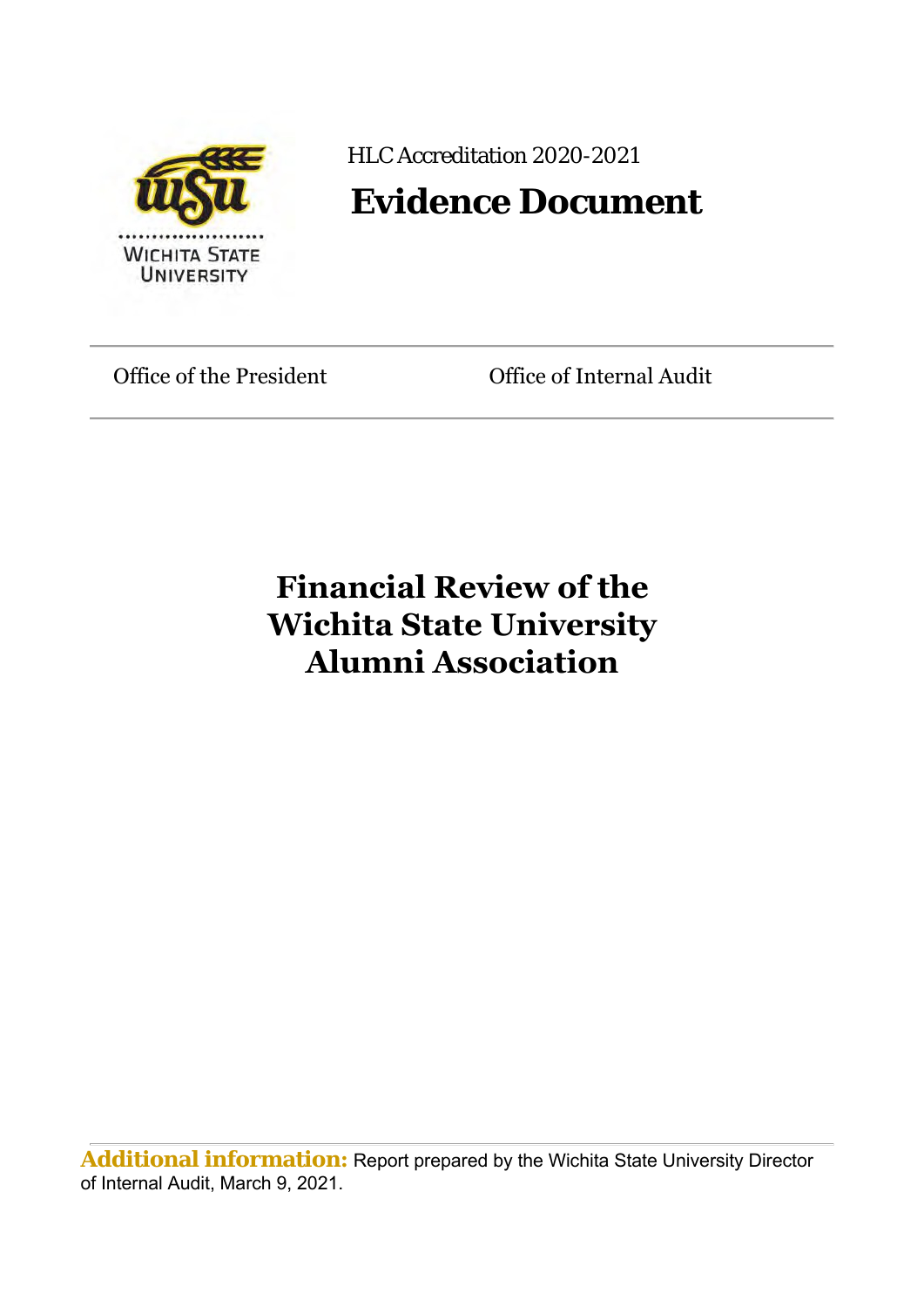

# **Financial Review of the Wichita State University Alumni Association**

Report date: **March 9, 2021** Prepared by: **Chris Cavanaugh, Director of Internal Audit**

#### **Distribution:**

Richard D. Muma, Interim President, Wichita State University Courtney Marshall, President & CEO, Wichita State University Alumni Association Hillary Martin, Director of Finance, Wichita State University Alumni Association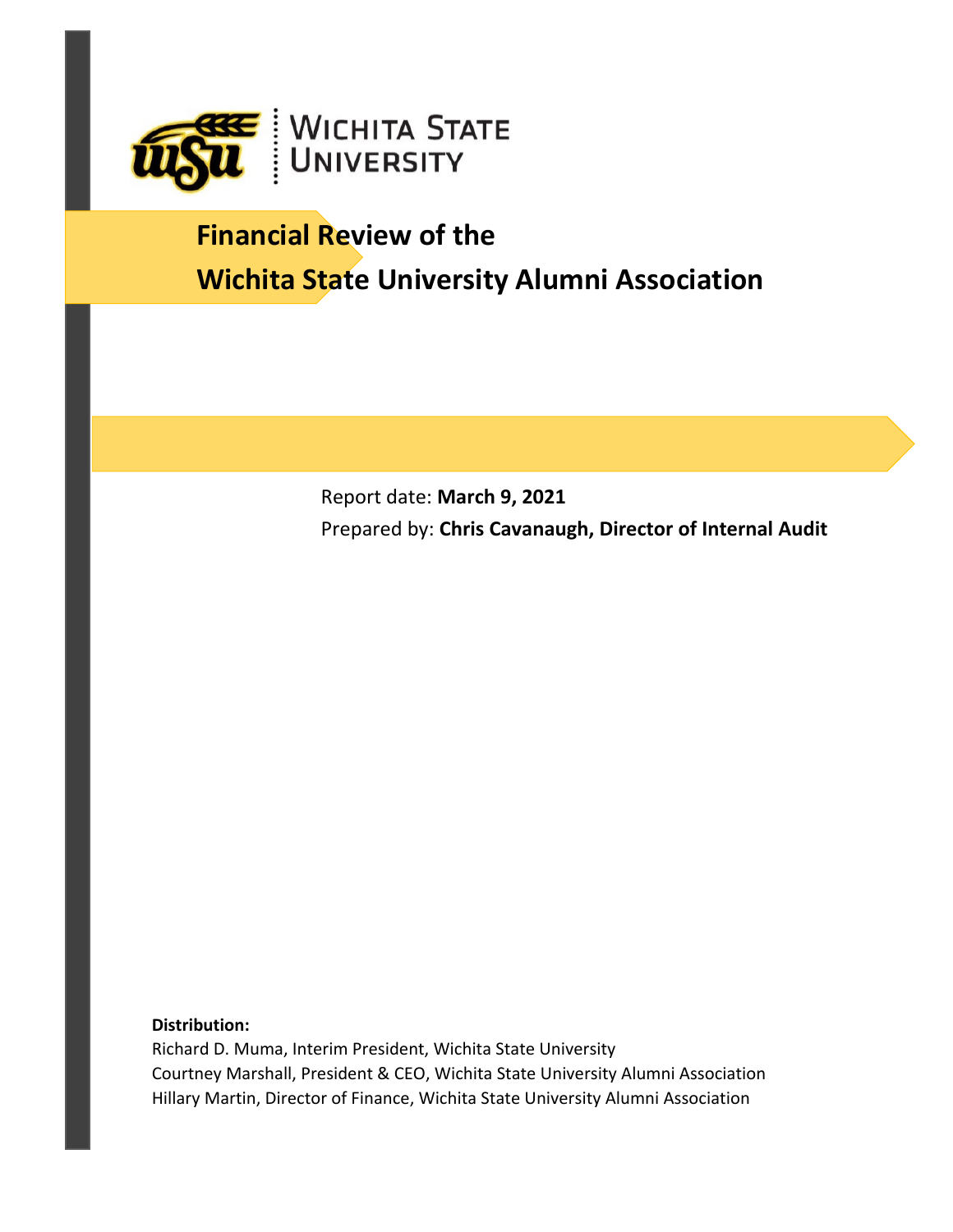

## **REVIEW SUMMARY**

### **Why a Financial Review?**

Interim president Rick Muma requested this financial review to aid his decision about how to how to organize the Alumni Association and fund its future operations. For my analysis, Dr. Muma said to assume university support would remain flat. He also asked for an estimate of when the Alumni Association would deplete its bank cash and begin expending its endowed reserves.

### **What did the Auditor Review?**

The principal focus of the review was on financial information for five fiscal years, FY2016 – FY2020. I also reviewed the Alumni Association's financial projections. I discussed both the five years' financial results and future years' projections with Courtney Marshall, Alumni Association President & CEO, and Hillary Martin, Alumni Association Director of Finance. Their help during the review was essential.

### **What did the Auditor Learn?**

- 1. Alumni Association operating expenditures exceeded its revenues by \$344,601 over the five years reviewed.
- 2. The Alumni Association has an affinity group royalty licensing agreement with a bank. Beginning June 1, 2021, when the terms of the renewed agreement take effect, the annual royalty paid to the Alumni Association will be about \$145,000 less than in recent years.
- 3. The Alumni Association has accumulated \$387,386 of unawarded license plate scholarships. Funding for the scholarships resides in its university departmental account, where its FY2020 year‐end RU cash balance was \$400,328.
- 4. In response to the deficit projected for FY2022 (and future years), Dr. Muma asked for more information about possible strategies to balance the forecast.
	- a. Coupled with using the spendable income generated by the Alumni Association endowment, Ms. Marshall explained she could cut personnel costs to cover the forecast deficit. Required cuts would also force an overdue restructuring of jobs.
	- b. Ms. Marshall also noted that (should they combine) the WSU Foundation has personnel with skills that could enhance Alumni Association communications and program offerings.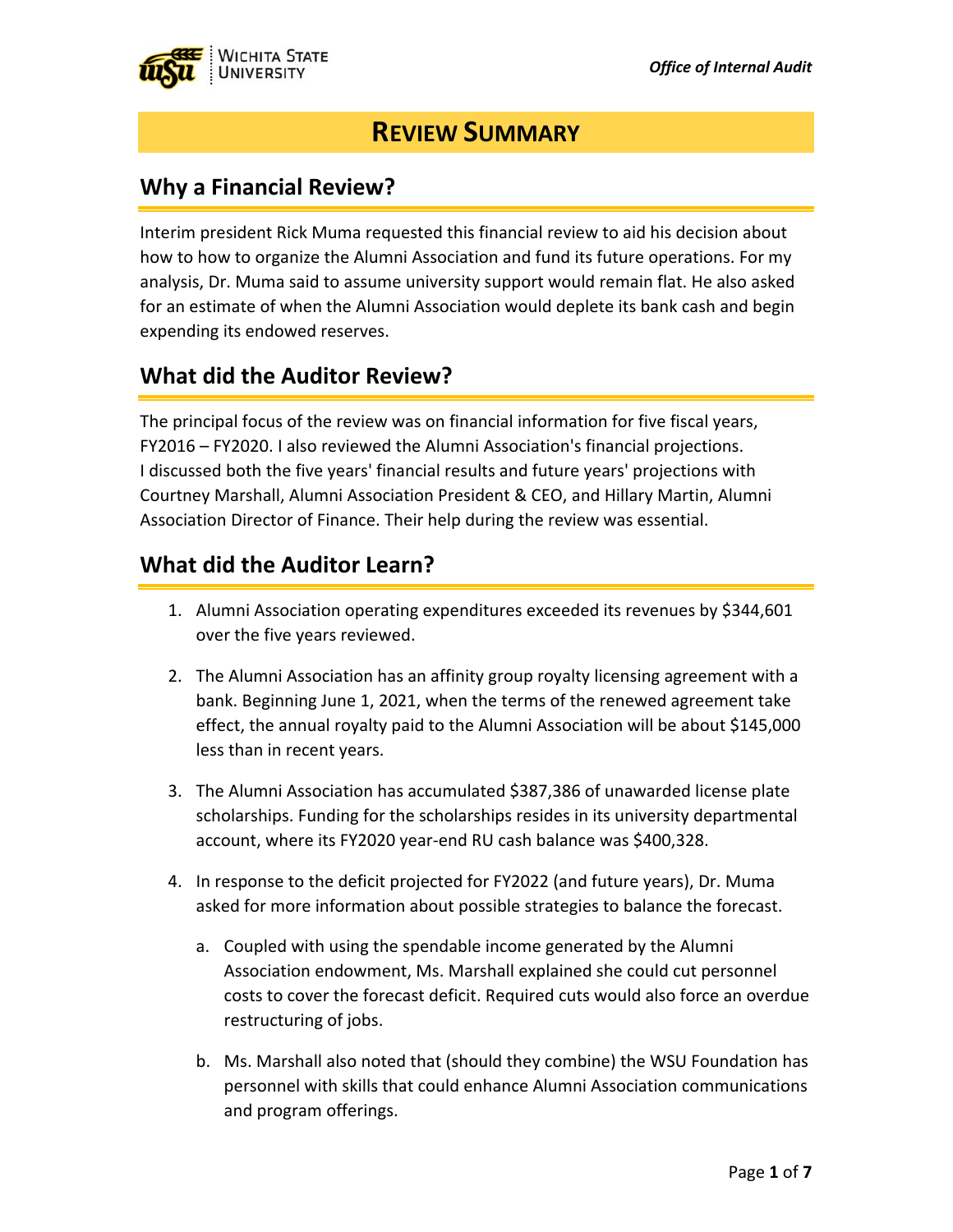

## **REVIEW HIGHLIGHTS**

#### **1. Alumni Association operating expenditures exceeded its revenues by \$344,601 over the five years reviewed.**

Spendable endowment income from investments held by the WSU Foundation, and a Paycheck Protection Program refundable advance in FY2020, somewhat reduced the operating deficit's effect on cash. Presuming it meets program conditions, the Alumni Association will be able to keep the advance.

**Five‐yearsummary of financial activity**

| Cash in bank                                  |               |               |
|-----------------------------------------------|---------------|---------------|
| Cash in bank - July 1, 2015                   |               | \$<br>649,046 |
| Cash used for operating activities            | $$$ (344,601) |               |
| <b>Paycheck Protection Program</b>            |               |               |
| refundable advance received in FY2020         | 56,606        |               |
| Spendable endowment income                    |               |               |
| from endowment pool                           | 25,616        |               |
| Net five-year change                          |               | (262,379)     |
| Cash in bank - June 30, 2020                  |               | 386,667       |
| <b>Investments held by the WSU Foundation</b> |               |               |
| Endowment pool - July 1, 2015                 |               | \$1,506,784   |
| Net investment earnings                       | \$186,339     |               |
| Cash contributions to                         |               |               |
| Alumni Women United Fund                      | 84,248        |               |
| Spendable endowment income                    |               |               |
| to cash in bank                               | (25, 616)     |               |
| Net five-year change                          |               | 244,971       |
| Endowment pool - June 30, 2020                |               | \$1,751,755   |

This summary includes only activity through the Alumni Association's bank and the WSU Foundation. The summary does not include restricted use (RU) funds held by the university for the Alumni Association. As discussed on page 4 of this report, the RU funds are primarily for the Alumni Association License Plate Scholarship Program.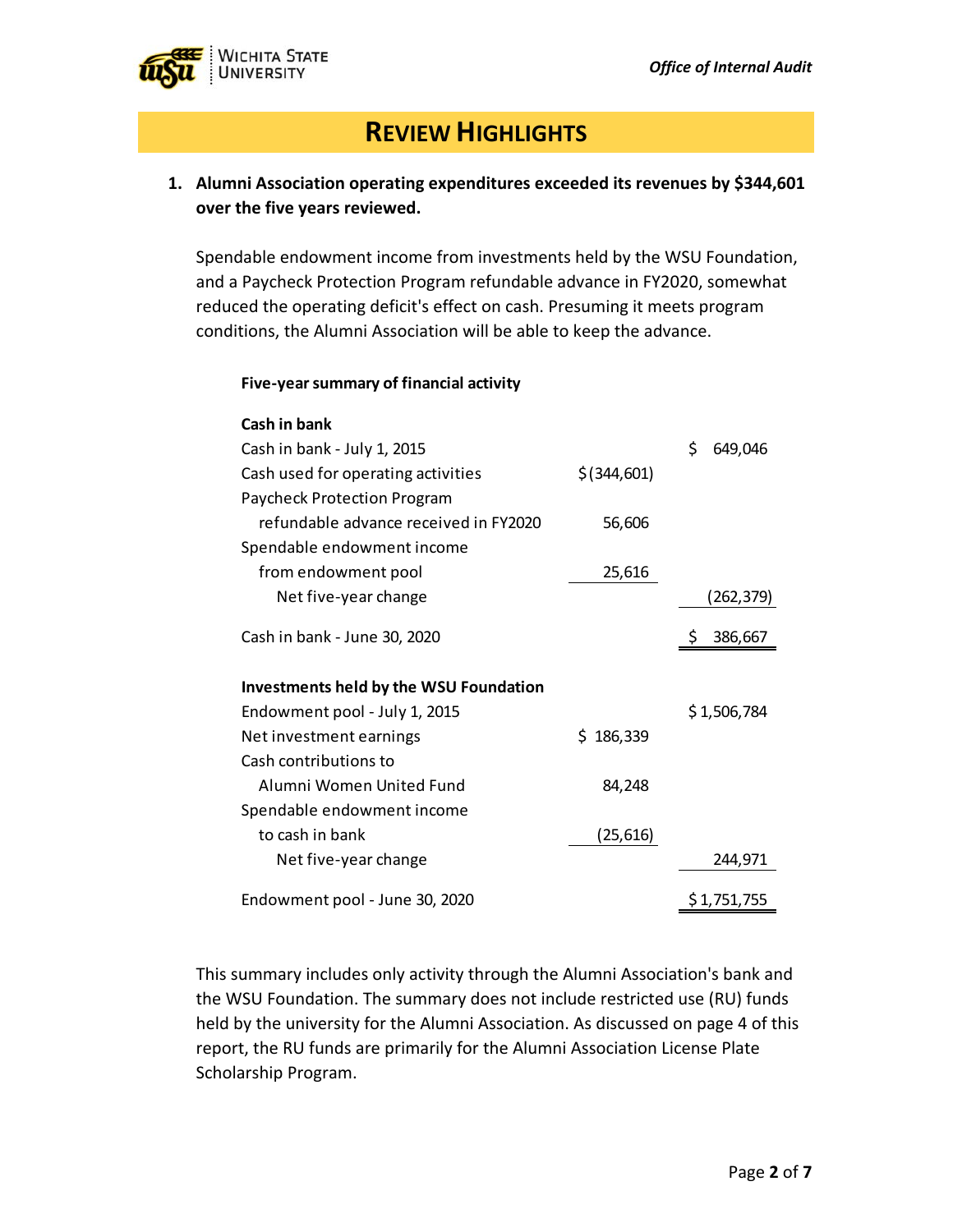

**2. The Alumni Association has an affinity group royalty licensing agreement with a bank. Beginning June 1, 2021, when the terms of the renewed agreement take effect, the annual royalty paid to the Alumni Association will be about \$145,000 less than in recent years.**

Because the five‐year summary shows that the Alumni Association was already operating at a deficit, this change will significantly impact operations.

Attached to this report is a financial forecast for FY2021 and FY2022. Alumni Association President & CEO Courtney Marshall and Director of Finance Hillary Martin provided the forecast numbers using a template provided by the internal auditor.

To partially offset the decreased royalty, the FY2022 forecast includes the following possible expense reductions identified by Ms. Marshall and Ms. Martin:

- Eliminate hourly pay for three positions \$26,500
- Reduce the license plate scholarship payout from 80% to 50% \$49,500
- Replace Alumni Association app with a digital membership card \$3,400
- Reduce by half the annual royalty payment to WSU Athletics for the use of WuShock on the bank affinity card ‐ \$5,000
- Total expense reductions included in FY2022 forecast ‐ \$84,400

The largest savings listed above is from reducing the license plate scholarship payout. The next page of this report has more information about the Alumni Association's license plate scholarship program.

In addition to the hourly pay reduction, Ms. Marshall and Ms. Martin calculated the financial impact of several different personnel scenarios that also involved WSU or the WSU Foundation. The attached forecast does not incorporate the effects of any of those personnel scenarios.

Presuming the Alumni Association can implement all of the possible reductions listed, the forecast cash balance would nevertheless slide by almost \$294,000 through the end of FY2022.

Without a significant change to enhance revenue or further reduce expenses, the Alumni Association will likely deplete its bank balance in the first half of FY2023 or soon afterward.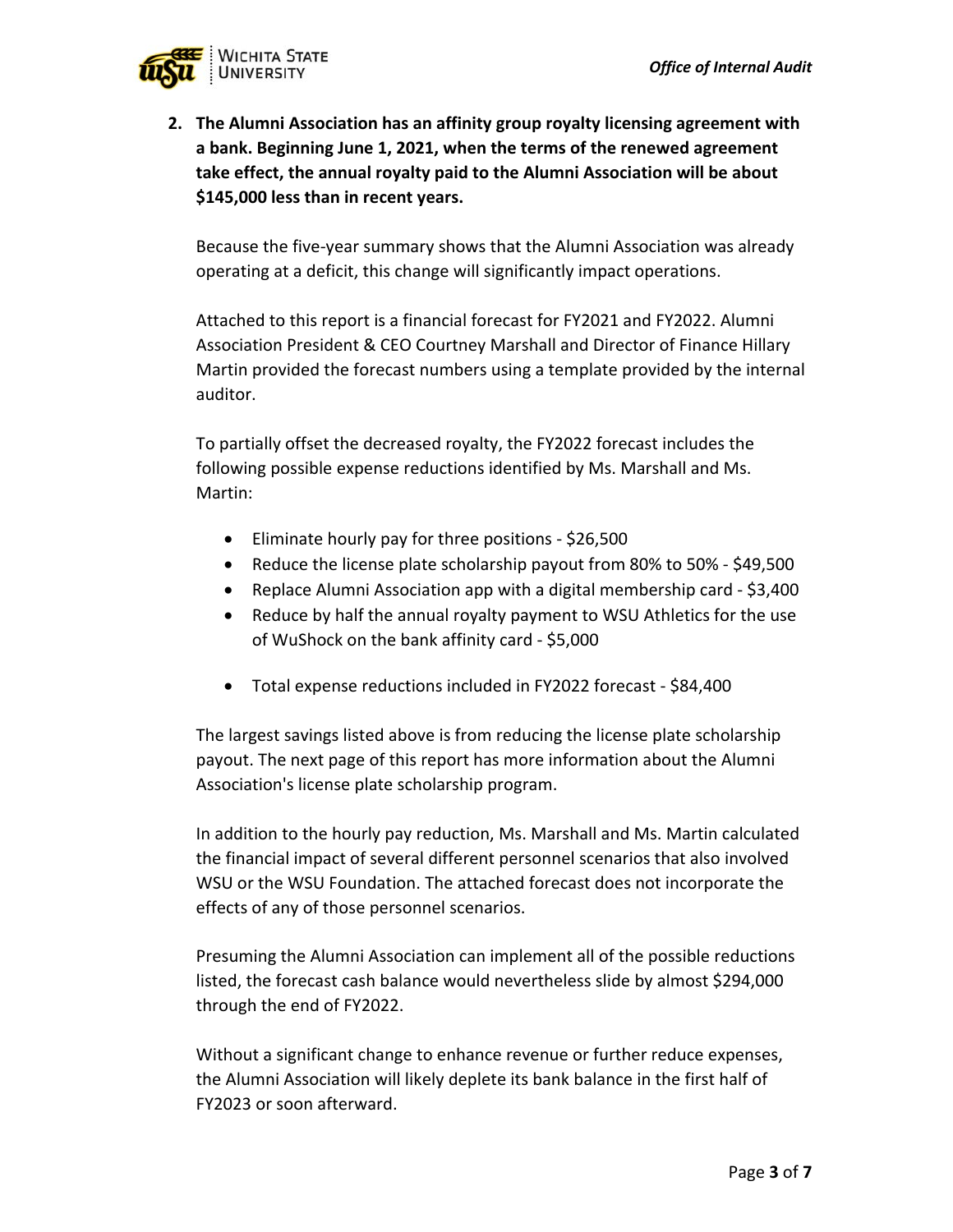

**3. The Alumni Association has accumulated \$387,386 of unawarded license plate scholarships through the end of FY2020. Funding for the scholarships resides in the Alumni Association's university departmental account, where its year‐end RU cash balance was \$400,328.** 

The Alumni Association established its license plate scholarship program in 1999. Beginning July 1, 2017, the annual royalty paid by car owners is \$50.

Out of every \$50 received, the Alumni Association earmarks \$40 for scholarships, retaining \$10 as an administrative fee that it can use for operations. Previous to July 1, 2017, the annual fee was \$35 with a \$30/\$5 split.

Individual scholarships range from \$1,000 to \$4,000, with awards made based on typical scholarship criteria. Ms. Marshall said that almost everyone that applies for a scholarship receives one.

Nevertheless, the license plate program's revenue has long exceeded scholarship dollars awarded, with only about 43% of the available dollars awarded during the review period.

The Alumni Association's license plate program webpage says, "Every dollar of the royalty fee, minus a small administrative fee, goes directly to student scholarships."

The Kansas Department of Revenue license plate webpage lists nine different university license plate programs, including programs for the University of Kansas (KU) and Kansas State University (K‐State).

A review of the license plate webpages for KU and K‐State indicates that both schools use their license plate royalties for more than scholarships. KU uses its fees for "association programs" and K‐State for "recognition of achievements."

#### **Auditor's recommendation:**

I recommend the Alumni Association, in coordination with university officials:

- a. Develop a plan to disburse the unawarded scholarship funds that have accumulated.
- b. Evaluate whether it could use a larger portion of the fees collected to support its programs.
- c. Revisit award size or other parameters so that scholarships awarded keep pace with the fees collected each year.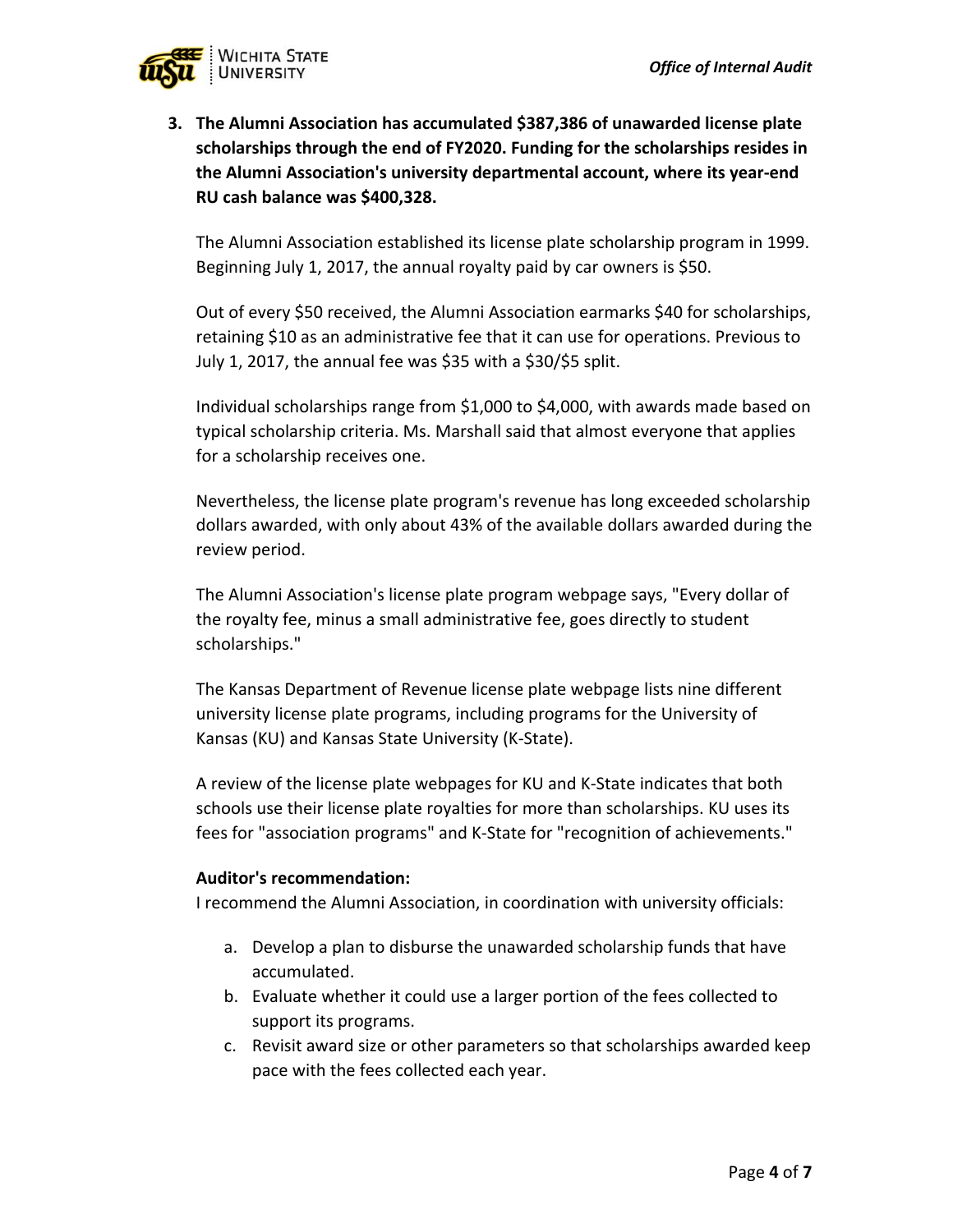

#### **4. In response to the deficit projected for FY2022 (and future years), Dr. Muma asked for more information about possible strategies to balance the forecast.**

Near the end of my review, I shared the Alumni Association's financial forecast, with its forecast deficit of about \$189,000, for FY2022 with Dr. Muma. I also explained that the Alumni Association could, and should, begin using the available spendable income from its endowment to aid its cash flow.

In recent years, the available spendable income generated by the endowment has been about \$70,000 annually. Using the spendable income would leave a deficit of about \$119,000 to address annually in the future.

In response, Dr. Muma asked what services the Alumni Association would need to cut to cover the remaining \$119,000 and balance the forecast. He asked for this information under three different scenarios:

- a. Cuts sufficient to cover the \$119,000.
- b. Cuts sufficient to cover \$69,000 (with the WSU Foundation taking on the \$50,000 cost of the Alumni Association's Records Supervisor position).
- c. How costs and services could be different should the Alumni Association merge with the WSU Foundation.

#### **Alumni Association Staff**

The Alumni Association has ten full‐time employees. Three paid from corporate funds totaling about \$300,000 annually for salaries and benefits. Seven are university employees, paid mostly with general use (GU) funds totaling about \$400,000 annually.

The three corporate‐paid employees include the:

- President and CEO
- Director of Finance
- Executive Assistant

The seven university‐paid employees include the:

- Director of Communications
- Director of Marketing and Membership
- Records Supervisor
- Membership Coordinator
- Director of Alumni Programs
- Assistant Director of Alumni Events
- Communications Associate and Online Coordinator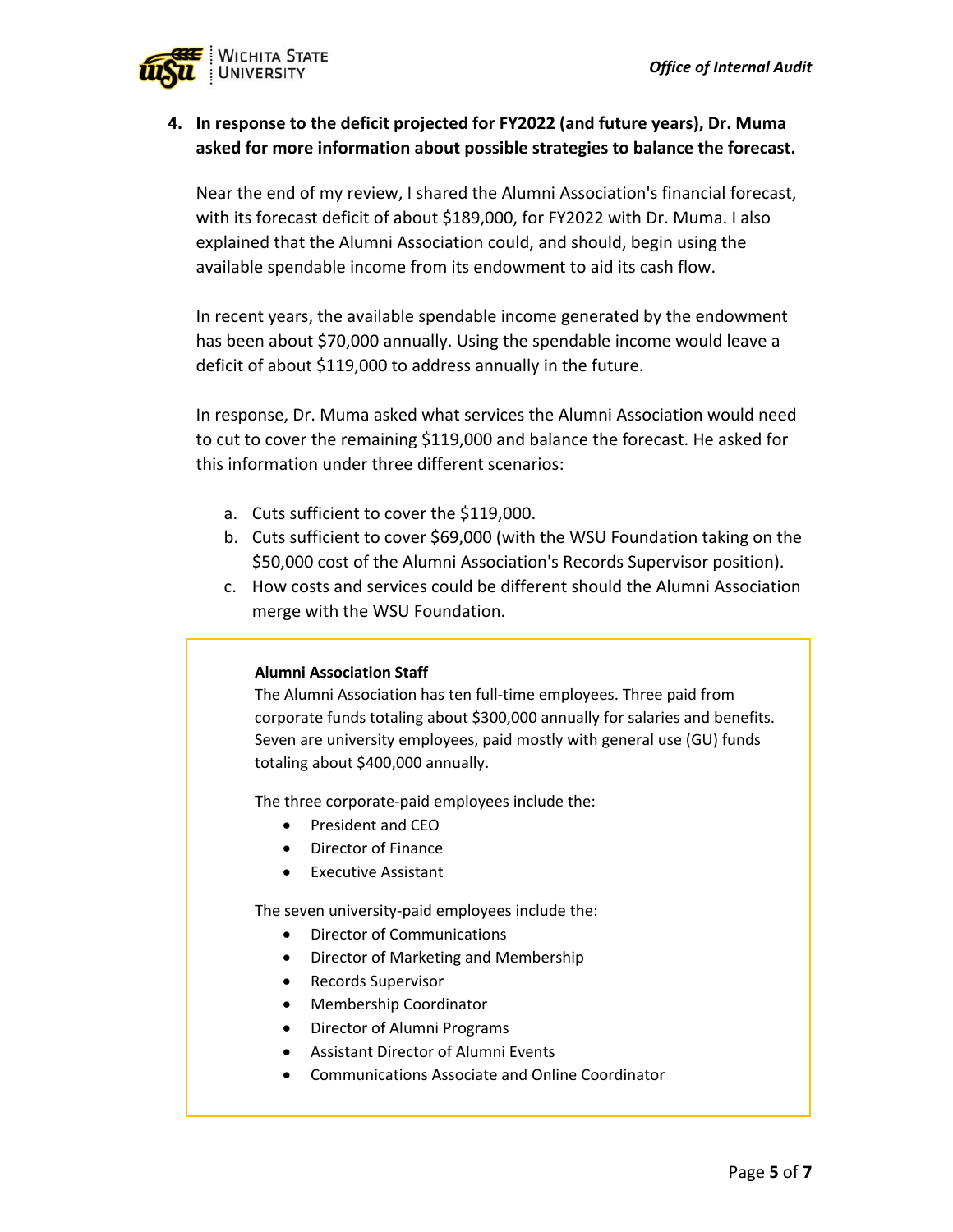

To provide Dr. Muma with the information he requested and answer his questions, I met once more with Ms. Marshall and Ms. Martin.

Ms. Marshall explained that in the changing communications and data‐driven landscape, a reorganization or refreshing of the Alumni Association team is overdue. Then she added that the need predated her hiring.

Still, because of the unique mix of university and corporate‐paid employees, she has found it challenging to make the necessary adjustments.

Ms. Marshall said they could implement personnel cost reductions sufficient to cover either \$69,000 or \$119,000 using different personnel combinations, as needed. She also explained that the Alumni Association would not necessarily cut services. Instead, she would likely disburse job duties among the remaining staff. In other words, required cuts could force an overdue restructuring of jobs.

Next, we discussed how combining the Alumni Association with the Foundation could provide efficiencies or improve services. Ms. Marshall said she remains concerned that the Foundation's donor engagement mission could overwhelm the Alumni Association's broader alumni engagement mission.

Nevertheless, when she referred to the WSU Foundation's online directory, Ms. Marshall identified personnel with skills that possibly overlap those of Alumni Association staff. Further, the Foundation has personnel with skills that could enhance the Alumni Association communications and program offerings.

The Foundation positions she identified relate principally to programming, communications, data analytics, and finance:

- Director of Communications
- **•** Graphic Designer
- Digital Marketing Coordinator
- Content Marketing Coordinator
- Marketing Coordinator
- Director of Signature Events
- Controller (accounting functions)
- Prospect Research Analyst (data analytics)

Ms. Marshall also mentioned benefits and possible savings related to the Alumni Association using the same internet platform as the Foundation.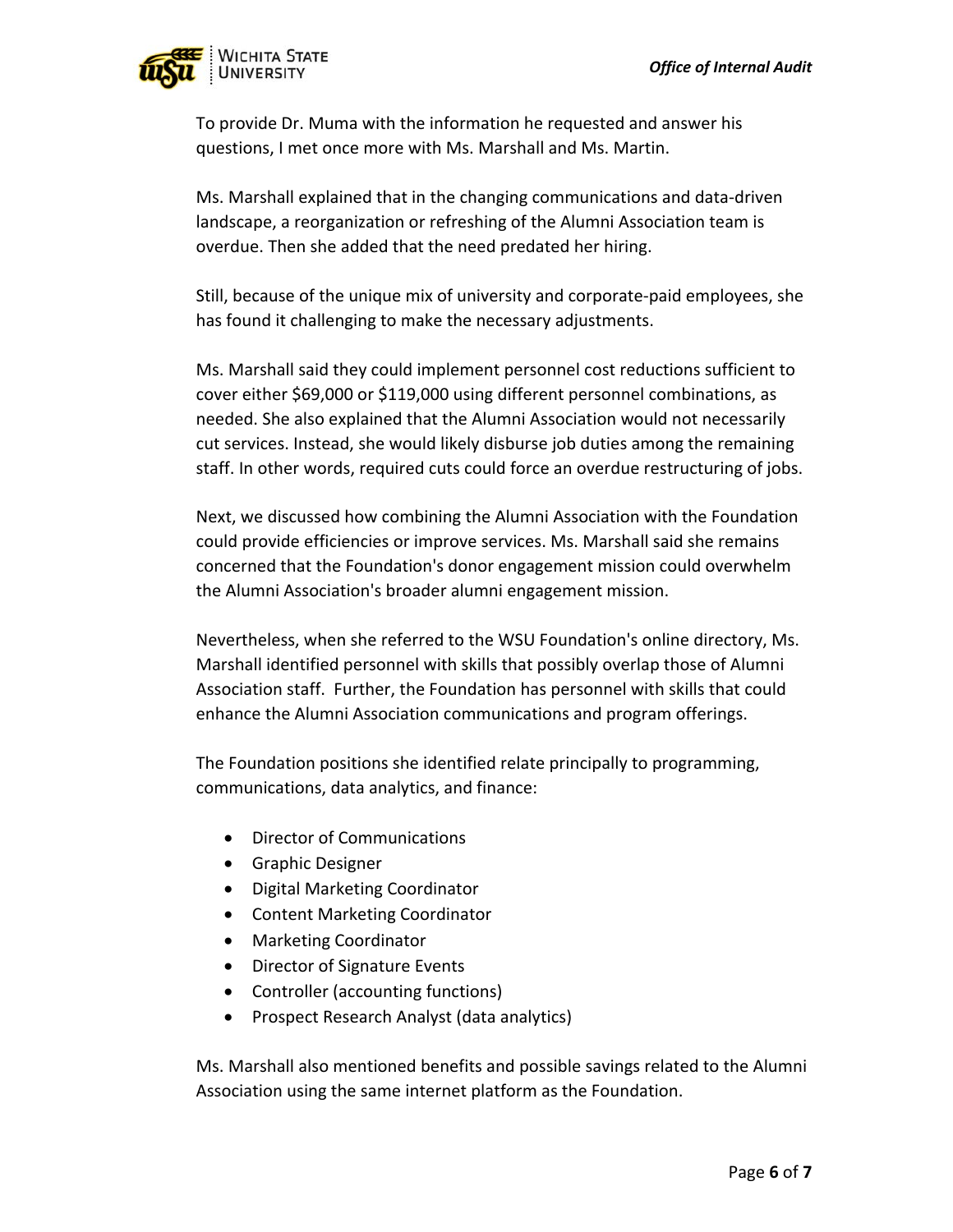

## **CLOSING STATEMENTS**

## **Statement on Auditing Standards and Auditor's Opinion**

Internal auditing standards require that auditors plan and perform engagements to obtain sufficient and appropriate evidence to support their conclusions based on engagement objectives.

In my opinion, the materials and information obtained for this **Financial Review of the Wichita State University Alumni Association** meet those requirements and support my conclusions.

li Cavanagh

**Chris Cavanaugh Director of Internal Audit**